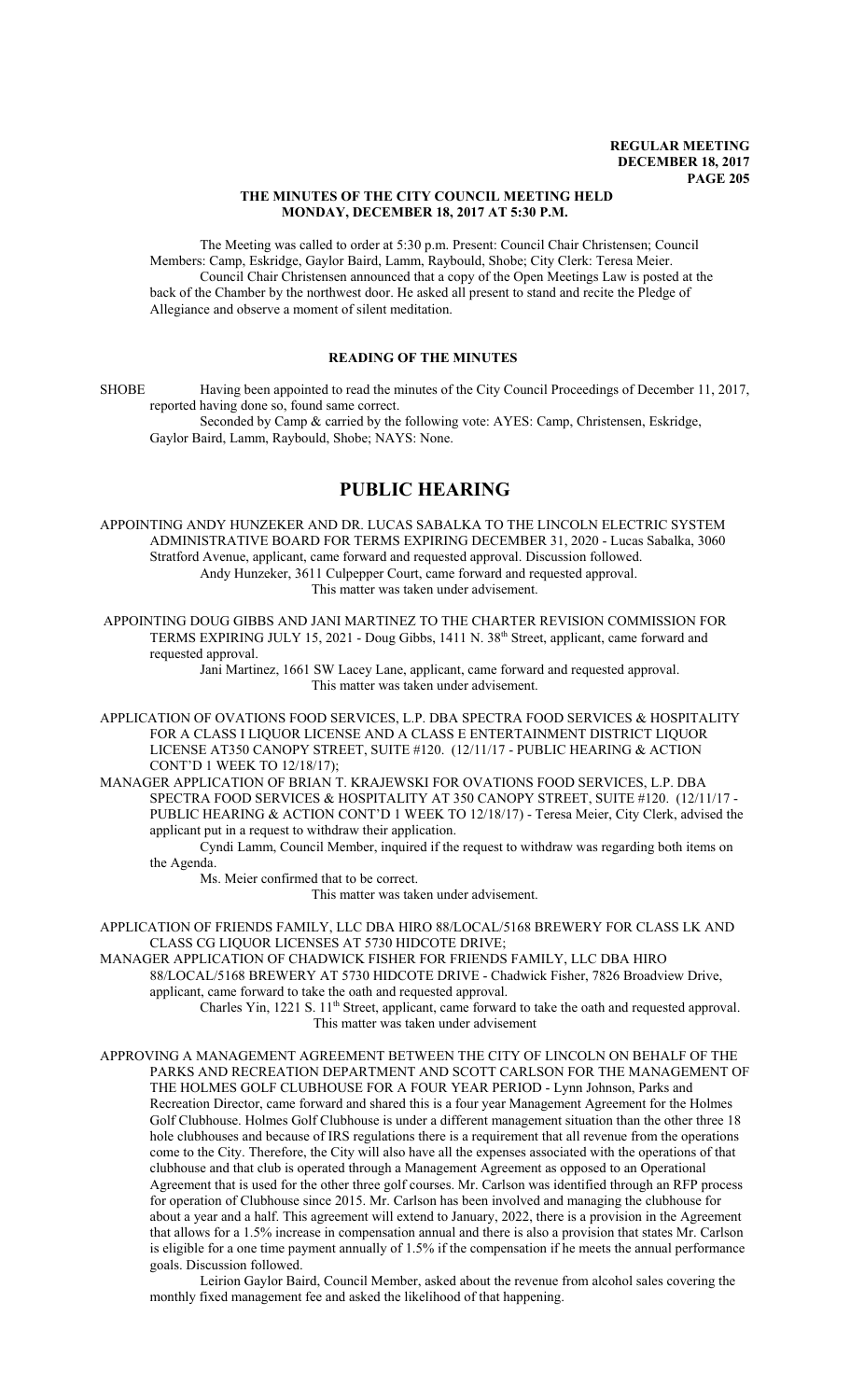Mr. Johnson explained when this contract was initially drafted they had made the decision that the City could secure the liquor license for the facility and they knew that all the revenue from the alcohol sales would come to the City. Last year alcohol sales were just slightly over \$100,000 and the annual compensation is around \$66,600. The alcohol revenue more than covers the compensation. This matter was taken under advisement.

APPROVING AN INTERLOCAL COOPERATION AGREEMENT BETWEEN THE CITY OF LINCOLN AND THE LOWER PLATTE SOUTH NATURAL RESOURCES DISTRICT FOR THE PRAIRIE CORRIDOR ON HAINES BRANCH PROJECT. (RELATED ITEMS: 17R-297, 17R-298, 17R-299);

APPROVING A COOPERATION AGREEMENT BETWEEN THE CITY OF LINCOLN AND THE NATIONAL AUDUBON SOCIETY THROUGH ITS SPRING CREEK PRAIRIE AUDUBON CENTER OFFICE FOR THE PRAIRIE CORRIDOR ON HAINES BRANCH PROJECT. (RELATED ITEMS: 17R-297, 17R-298, 17R-299);

APPROVING THE TRANSFER OF FUNDS TO THE LINCOLN PARKS & RECREATION FOUNDATION FOR THE PRAIRIE CORRIDOR ON HAINES BRANCH ENDOWMENT. (RELATED ITEMS: 17R-297, 17R-298, 17R-299) - Michael Foresberg, 2628 High Street, came forward and shared the Prairie Corridor Project that they are creating will be a prairie passage way that will connect Aubudon Spring Creek Prairie and Pioneers Park Nature Center.

Heather Keele, 2540 Emily Lane, President of Board of Directors for the Lincoln Parks Foundation, came forward and shared they are a non profit organization who work in partnership with Parks & Rec and over the past 2 decades they have fostered public and private partnerships to create and improve many public spaces. Private partners have assisted with grant applications providing matching funds and assisting with receiving grant and donor funds as well.

Nicole Fleck-Tooze, Parks and Recreation, came forward and shared the Comprehensive Plan has included the concept of the Salt Valley Greenway and connecting corridors for a while. This project back in 2010 and 2011 when the community undertook the major update to the Comprehensive 2040 Plan, this included a clear plan and strategies for the development of the Greenways and the Prairie Corridor. These included developing a strategic plan pursuing funding opportunities, coordinating with trails planning, developing public and private partnerships and acquiring land and easements. Today, they have over 20 partners working together on this project, including the Nebraska Environmental Trust, which has awarded the project two 3 year grants totaling over \$1.6 million since 2013. When other partner matching funds are added to the total, the City's annual \$40,000 capital commitment to the project has leveraged over \$3.8 million in grant and matching funds since the project started. The proposed Interlocal Agreement defines the roles of the City and the NRD for the future development of the project. The NRD is committed to splitting the annual costs with the City on an equal basis moving forward. The provisions for the acquisitions of land or easements are unchanged from the way they have been working on previously. The Agreement with the Spring Creek Prairie and Audubon Center is also proposed for 20 years. This will allow future cooperation for a Trail Agreement. Discussion followed.

Jon Camp, Council Member, asked about the fiscal impact on future budgets.

Ms. Fleck-Tooze explained that the City and the NRD are both committing \$40,000 annually as matching funds for the implementation of the project. On the operating side, the City's costs are primarily coordination costs, which are around \$100,000, and that cost will be split with NRD. There are 3 areas identified for the operational costs: coordination oversight, trail maintenance and land management. Discussion followed.

Leirion Gaylor Baird, Council Member, asked to what extent is the City obligating themselves to futures expenses and when will Council have another chance to weigh in.

Ms. Fleck-Tooze said the Biennial Budget will provide the opportunity for Council to be able to weigh in and they will also provide an annual report of status and that can also be what is examined during the budget season. Discussion followed.

Cyndi Lamm, Council Member, asked if the City has purchased easements along the corridor. Ms. Fleck-Tooze stated that there are properties along the corridor that are part of the capitol

program that were purchased because they became available and there was no long term agreement in place with the NRD.

Ms. Lamm asked about the amount of land that is the City's jurisdiction.

Ms. Fleck-Tooze said almost 290 acres are protected by the City of Lincoln, a little over 300 acres are protected by the district, 50 acres are protected by Spring Creek, and 180 acres that are under some type of contract with the City except for about 14 acres that are in escrow to be donated to the NRD.

Paul Zillig, General Manager of the Lower Platte South NRD, 7931 Stockwell Street, came forward in support and stated the NRD is pleased with the progress that has been made over the past 3 years. The NRD agrees that a long term agreement is needed to show their commitment. The NRD Board is also in favor with splitting the costs and it was approved unanimously. Discussion followed.

Carl Eskridge, Council Member, inquired about flood control for the area.

Mr. Zillig confirmed that there is not any flood control as part of this project. Discussion followed. Glynnis Collins, Director of Spring Creek Prairie Audubon Center, 2760 Rathbone Road, came forward in favor. Discussion followed.

Lynn Johnson, Director of Parks & Recreation, came forward and shared that this project will be iconic and will be built year by year. Both the City and the NRD will have the opportunity to work on the budget on an annual basis and weigh that against other priorities in the budget. Discussion followed.

Ms. Lamm inquired about the endowment component.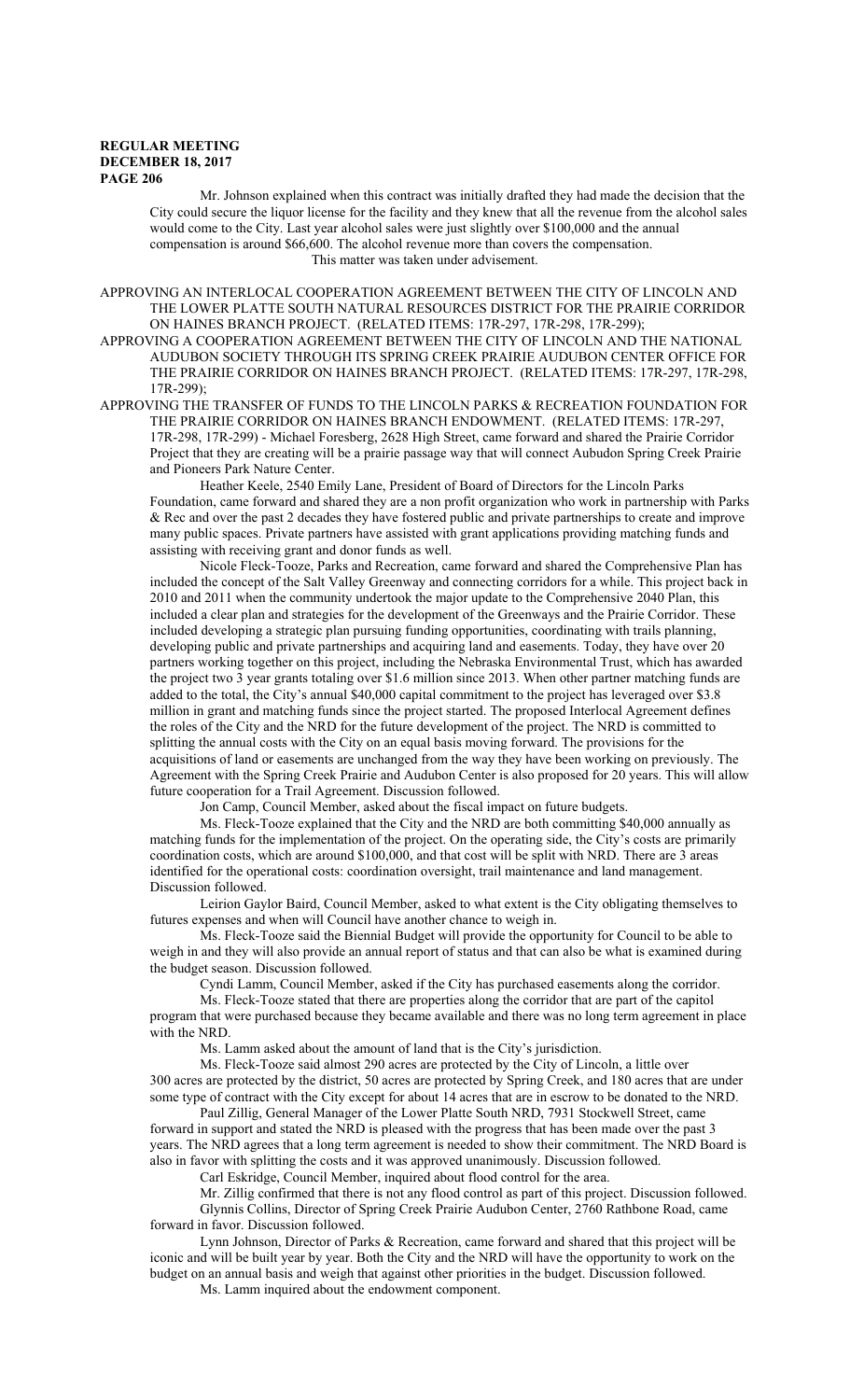Mr. Johnson explained that the Lincoln Parks Foundation started an endowment fund and today there is about \$12,000 and the proposal is to add the \$400,000 that was identified in the budget for endowment purposes. The plan for this project is as land is acquired or as the trail is developed the endowment will continue to grow. The ratio to date to City investment to the total project is about 10 to 1. The recommendation is to recognize those funds that have been contributed to the project and then apply the endowment funds. Discussion followed.

Ann Ringlen, 3442 M Street, came forward in favor.

Glenn Johnson, 7229 S. 94sth Court, came forward in favor.

Doug Ganes, 4030 S. 31<sup>st</sup> street, came forward in favor. Richard Schmeling, 4610 Van Dorn, came forward in favor.

Dave Titterington, 1340 N. 38<sup>th</sup> Street, came forward in favor.

Rosina Paline, 1850 Dakota Street, came forward in favor.

Abby Stenek, Lincoln Independent Association, 620 N. 48<sup>th</sup> Street, came forward in opposition.

This matter was taken under advisement.

APPROVING A RESOLUTION IN SUPPORT OF LINCOLN ENVIRONMENTAL ACTION PLAN (LEAP) AS A MEANS TO ESTABLISH CONSENSUS IN MOVING FORWARD WITH CRITICAL INITIATIVES IN THE AREAS OF ENERGY, LAND USE, TRANSPORTATION, WASTE MANAGEMENT, AND WATER RESOURCES - Rick Hoppe, Mayor's Office, came forward and shared this proposed resolution will allow us to increase recycling, keep the water and air clean, preserve the natural resources and reduce emissions that harm the environment. This will provide strategies in environmental areas: water, waste, transportation, land use and energy. The City has been actively working on these goals for several years. Fifty percent of the community's electricity comes from renewable energy sources. City operations are creating energy from waste and a year-round hazardous facility has already been constructed. Green Light Lincoln is already using smart technology to move traffic more efficiently. The LEAP will allow us to integrate environmental policies into policies and budget plans. Discussion followed.

Frank Uhlarik, City's Compliance and Sustainability Administrator, came forward and said if this resolution passes this will not take away Councils ability to approve further capital improvement projects or operational expenses by the LEAP in the normal budget process. Discussion followed.

Cyndi Lamm, Council Member, asked to what degree does the LEAP follow other plans that have been instituted for sustainability.

Mr. Uhlarik explained many of the things being proposed in terms of energy efficiency and land use modifications, waste reduction and water conservation are all elements that will be seen in sustainability plans. In the planning process they have done a lot of bench marking with bigger cities, such as Denver, Kansas City and Sioux Falls.

 Mr. Hoppe added that they did take certain ideas from bigger cities, but the action steps are unique to Lincoln to be able to follow the Comprehensive Plan and the long range Transportation Plan and the other activities they have been engaging in. Discussion followed.

Senator Anna Wishart for District 27, came forward in favor.

Richard Schmelling, 4610 Van Dorn, came forward in favor.

Chelsea Johnson, Deputy Director for the Nebraska League of Conservation Voters, 6515 Fairfax Avenue, came forward in support. Discussion followed.

Julie Diegle, Nebraska Recycling Council Director, no address given, came forward in favor. Shelby Janke, 730 Marshall Avenue, came forward in favor.

Ann McCollister, Director of the Nebraska Community Energy Alliance, 2811 Cedar Avenue, came forward in favor.

Jim Johnson, Executive Director of the Nebraska Wildlife Federation, 8110 Regent Drive, came forward in favor.

Carolyn Butler, Nebraska Wildlife Federation, 621 Lakewood Drive, came forward in favor.

Jesse Starita, 3005 S. 19<sup>th</sup> Street, came forward in favor. Marilyn McNabb, 1701 W. Rose Street, came forward in favor.

Ken Winston, 4021 Teri Lane, came forward in favor.

Jerry Cornett, President of the Old Cheney Road Farmers Market, 11928 Ira Street, came forward in favor.

Megan McGuffey, Lincoln-Lancaster County Food Policy Council, 1119 Rose Street, came forward in favor.

Edison McDonald, 6750 Ashbrook Drive, came forward with concerns on the proposed plan. Ms. Lamm asked about the electric vehicle infrastructure.

Mr. Uhlarik confirmed Public Works currently has a cost savings vehicle that was purchased with grant assistance and they will continue to utilize that. They have noticed the cost saving from using this vehicle and are looking into purchasing another one. Discussion followed.

Leirion Gaylor Baird, Council Member, asked about the reduction in greenhouse gas emissions and the baseline measurements that are in place.

Mr. Uhlarik said the Health Department had their first emission inventory done on 2005 data that was performed in 2008 and you take tallies of vehicle miles traveled and energy uses. There are industrial processes that are calculated based on permitted facilities. Discussion followed.

This matter was taken under advisement.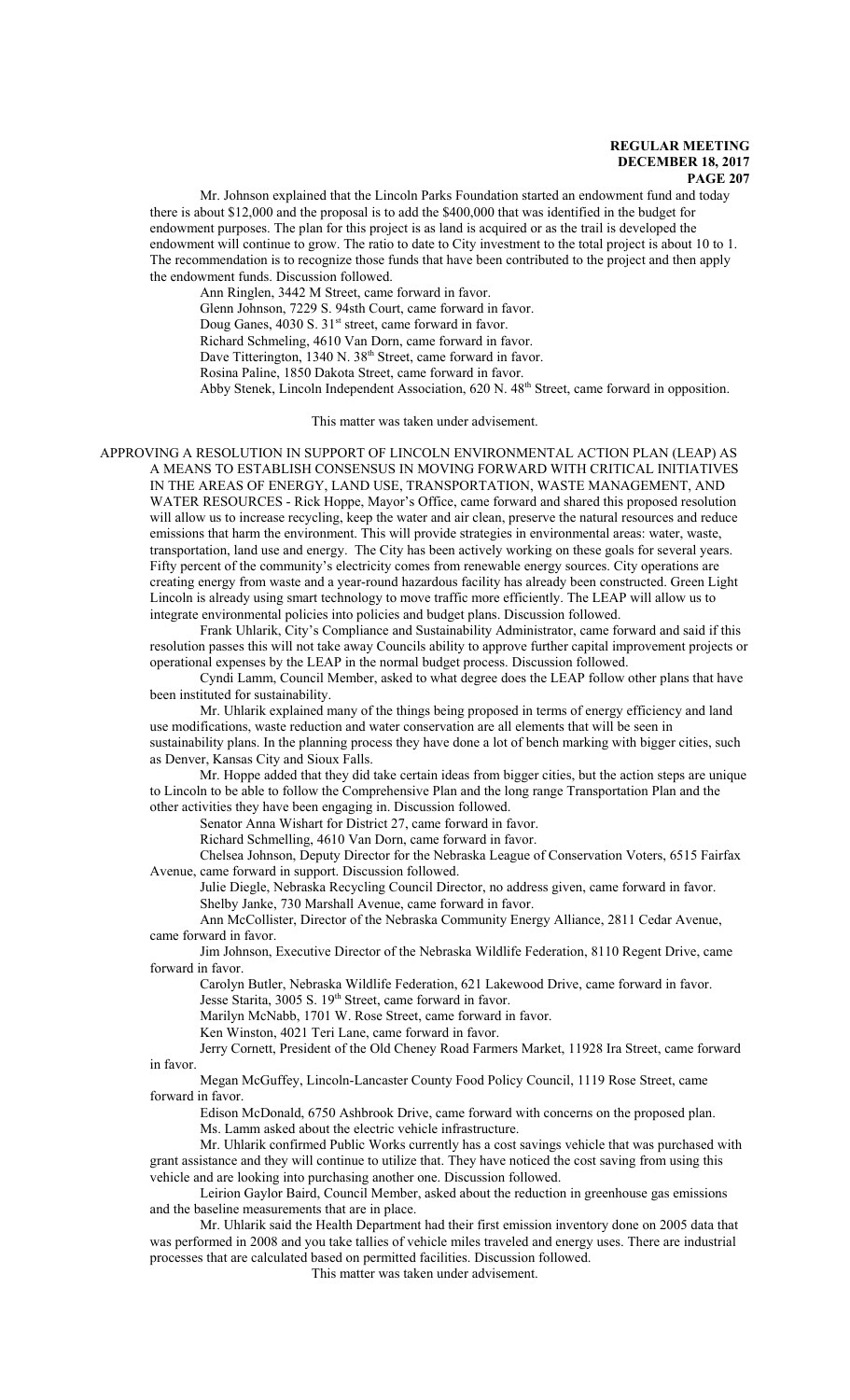ACCEPTING AND APPROVING AN AMENDMENT OF LEASE AGREEMENT BETWEEN LINCOLN PARKS AND RECREATION DEPARTMENT AND LINCOLN PARKS AND RECREATION FOUNDATION TO LEASE APPROXIMATELY 272.25 SQUARE FEET OF SPACE AT 3140 N STREET, SUITE 301 FOR THE FOUNDATION'S OFFICE. (12/4/17 - INTRODUCTION DELAYED TO 12/11/17) - Lynn Johnson, Director of Parks & Recreation came forward and explained this solely to change the address in the agreement.

This matter was taken under advisement.

TEXT AMENDMENT 17017 – AMENDING CHAPTER 27.59 OF THE LINCOLN MUNICIPAL CODE RELATING TO AIRPORT ZONING BY AMENDING SECTION 27.59.070 TO UPDATE THE REFERENCE TO THE DIVISION OF AERONAUTICS OF THE STATE OF NEBRASKA DEPARTMENT OF TRANSPORTATION BASED ON A MERGER OF THE DEPARTMENTS EFFECTIVE JULY 1, 2017; ADOPTING A REVISED LINCOLN AIRPORT ZONING MAP; AND REPEALING SECTION 27.59.070 AS HITHERTO EXISTING - David Cary, Director of the Planning Department, came forward and shared this is a clean up item. This has become necessary due to some changes in runway end locations and elevations which changed the measurements with approach zones. This matter was taken under advisement.

# **COUNCIL ACTION**

# **REPORTS OF CITY OFFICERS**

APPROVING A MEMORANDUM OF UNDERSTANDING BETWEEN THE NEBRASKA DEPARTMENT OF HEALTH AND HUMAN SERVICES AND THE CITY OF LINCOLN ON BEHALF OF THE LINCOLN-LANCASTER COUNTY HEALTH DEPARTMENT FOR NDHHS TO PROVIDE HEPATITIS C TESTING SUPPLIES - CLERK read the following resolution, introduced by Carl Eskridge, who moved its adoption:<br>A-90809

BE IT RESOLVED by the City Council of the City of Lincoln, Nebraska:

That the attached Memorandum of Understanding between the Nebraska Department of Health  $\&$ Human Services (NDHHS) and the City of Lincoln on behalf of the Lincoln-Lancaster County Health Department for NDHHS to provide Hepatitis C testing supplies, upon the terms and conditions set forth in said Memorandum of Understanding, which is attached hereto marked as Attachment "A", is hereby approved and the Mayor is authorized to execute the same on behalf of the City of Lincoln.

The City Clerk is directed to transmit one fully executed original of said Memorandum of Understanding to Shavonna Lausterer, Lincoln-Lancaster County Health Department, for transmittal to and execution by the Nebraska Department of Health & Human Services.

Introduced by Carl Eskridge

Seconded by Raybould & carried by the following vote: AYES: Camp, Christensen, Eskridge, Gaylor Baird, Lamm, Raybould, Shobe; NAYS: None.

APPOINTING ANDY HUNZEKER AND DR. LUCAS SABALKA TO THE LINCOLN ELECTRIC SYSTEM ADMINISTRATIVE BOARD FOR TERMS EXPIRING DECEMBER 31, 2020 - CLERK read the

following resolution, introduced by Carl Eskridge, who moved its adoption:<br>A-90810 BE IT RESOLVED by the City Council of the City of Lincoln, Net BE IT RESOLVED by the City Council of the City of Lincoln, Nebraska:

That the appointments of Andy Hunzeker and Dr. Lucas Sabalka to the Lincoln Electric System Administrative Board, for terms expiring December 31, 2020, are hereby approved.

Introduced by Carl Eskridge

Seconded by Raybould & carried by the following vote: AYES: Camp, Christensen, Eskridge, Gaylor Baird, Lamm, Raybould, Shobe; NAYS: None.

### REAPPOINTING SARAH PEETZ TO THE LINCOLN ELECTRIC SYSTEM ADMINISTRATIVE BOARD FOR A TERM EXPIRING DECEMBER 31, 2020 - CLERK read the following resolution, introduced by Carl Eskridge, who moved its adoption:

A-90811 BE IT RESOLVED by the City Council of the City of Lincoln, Nebraska:

That the reappointment of Sarah Peetz to the Lincoln Electric System Administrative Board, for a term expiring December 31, 2020, is hereby approved.

Introduced by Carl Eskridge

Seconded by Raybould & carried by the following vote: AYES: Camp, Christensen, Eskridge, Gaylor Baird, Lamm, Raybould, Shobe; NAYS: None.

REAPPOINTING JONATHAN REHM, JANE MERLISS, AND RACHEL ZENG TO THE COMMISSION ON HUMAN RIGHTS FOR TERMS EXPIRING DECEMBER 31, 2020 - CLERK read the following resolution, introduced by Carl Eskridge, who moved its adoption:

A-90812 BE IT RESOLVED by the City Council of the City of Lincoln, Nebraska:

That the reappointments of Jonathan Rehm, Jane Merliss, and Rachel Zeng to the Commission on Human Rights, for terms expiring December 31, 2020, are hereby approved.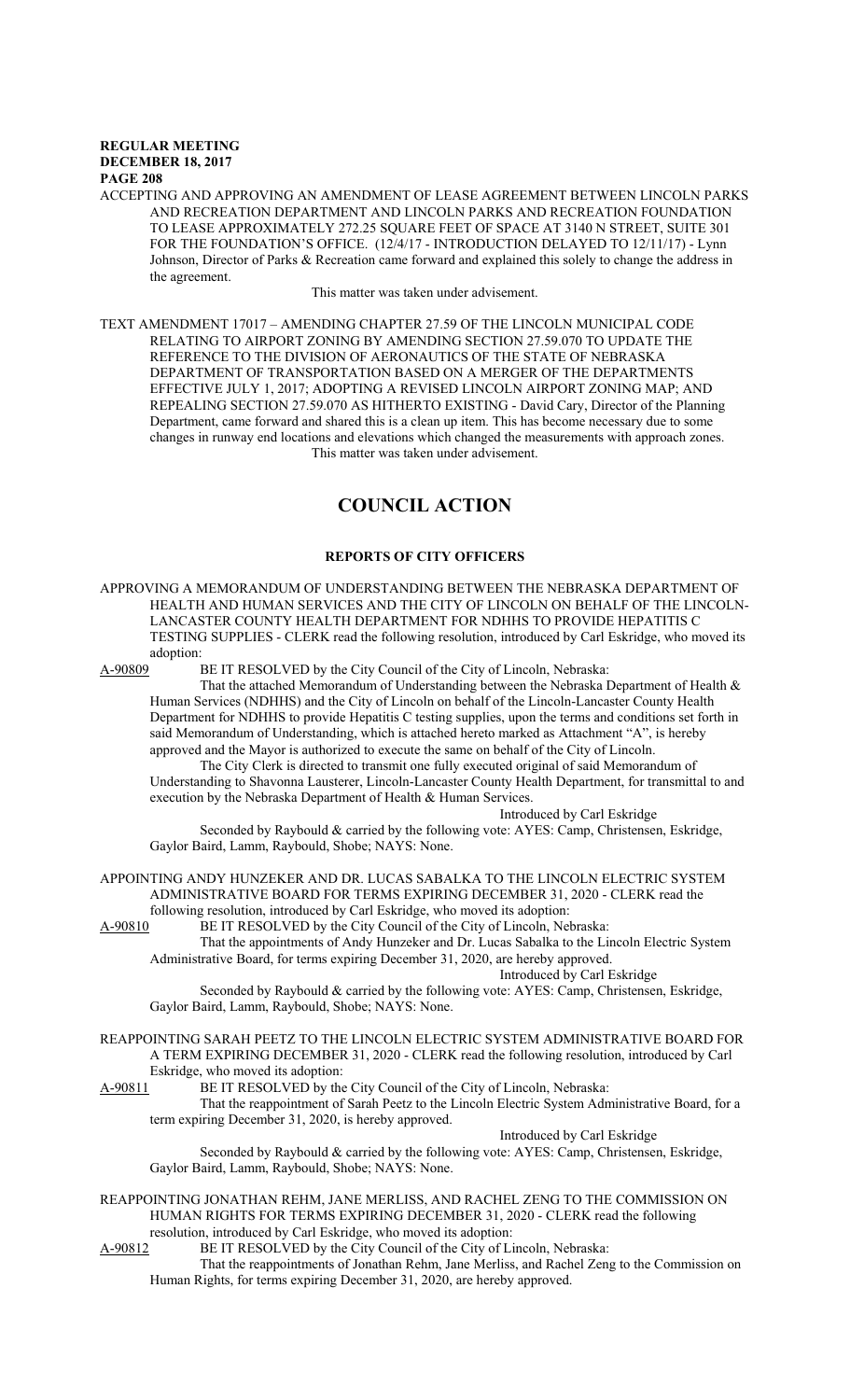Introduced by Carl Eskridge

Seconded by Raybould & carried by the following vote: AYES: Camp, Christensen, Eskridge, Gaylor Baird, Lamm, Raybould, Shobe; NAYS: None.

APPOINTING DOUG GIBBS AND JANI MARTINEZ TO THE CHARTER REVISION COMMISSION FOR TERMS EXPIRING JULY 15, 2021 - CLERK read the following resolution, introduced by Carl Eskridge, who moved its adoption:

A-90813 BE IT RESOLVED by the City Council of the City of Lincoln, Nebraska:

That the appointments of Doug Gibbs and Jani Martinez to the Charter Revision Commission, for terms expiring July 15, 2021, are hereby approved.

Introduced by Carl Eskridge Seconded by Raybould & carried by the following vote: AYES: Camp, Christensen, Eskridge, Gaylor Baird, Lamm, Raybould, Shobe; NAYS: None.

REAPPOINTING MIKE DONLAN, BRETT EBERT, AND STEVE GUITTAR TO THE CHARTER REVISION COMMISSION FOR TERMS EXPIRING JULY 15, 2020 - CLERK read the following resolution,

introduced by Carl Eskridge, who moved its adoption:<br>A-90814 BE IT RESOLVED by the City Council of the BE IT RESOLVED by the City Council of the City of Lincoln, Nebraska:

That the reappointments of Mike Donlan, Brett Ebert, and Steve Guittar to the Charter Revision Commission, for terms expiring July 15, 2020, are hereby approved. Introduced by Carl Eskridge

Seconded by Raybould & carried by the following vote: AYES: Camp, Christensen, Eskridge, Gaylor Baird, Lamm, Raybould, Shobe; NAYS: None.

REAPPOINTING JOSE J. SOTO AND CLANCY WOOLMAN TO THE CHARTER REVISION COMMISSION FOR TERMS EXPIRING JULY 15, 2021 - CLERK read the following resolution, introduced by Carl Eskridge, who moved its adoption:

A-90815 BE IT RESOLVED by the City Council of the City of Lincoln, Nebraska: That the reappointments of Jose J. Soto and Clancy Woolman to the Charter Revision

Commission, for terms expiring July 15, 2021, are hereby approved. Introduced by Carl Eskridge

Seconded by Raybould & carried by the following vote: AYES: Camp, Christensen, Eskridge, Gaylor Baird, Lamm, Raybould, Shobe; NAYS: None.

CLERK'S LETTER AND MAYOR'S APPROVAL OF ORDINANCES AND RESOLUTIONS PASSED BY COUNCIL ON DECEMBER 4, 2017 (WITH THE EXCEPTION OF RESOLUTIONS A-90796 AND A-90798 WHICH WERE SIGNED BY THE MAYOR ON DECEMBER 5, 2017)- CLERK presented said report which was placed on file in the Office of the City Clerk. **(27-1)**

CLERK'S LETTER AND MAYOR'S APPROVAL OF RESOLUTIONS A-90800 ADOPTED BY THE CITY COUNCIL ON DECEMBER 11, 2017 AND GIVEN TO MAYOR'S OFFICE ON DECEMBER 12, 2017 - CLERK presented said report which was placed on file in the Office of the City Clerk. **(27-1)**

- CLERK'S LETTER AND MAYOR'S APPROVAL OF ORDINANCES AND RESOLUTIONS PASSED BY COUNCIL ON DECEMBER 11, 2017 (WITH THE EXCEPTION OF RESOLUTION A-90800 WHICH WAS SIGNED BY THE MAYOR ON DECEMBER 12, 2017) - CLERK presented said report which was placed on file in the Office of the City Clerk. **(27-1)**
- REPORT FROM CITY TREASURER OF FRANCHISE FEES FROM ALLO COMMUNICATIONS FOR THE PERIOD OF OCTOBER, 2017 - CLERK presented said report which was placed on file in the Office of the City Clerk. **(41-2518B)**
- REPORT FROM CITY TREASURER OF WINDSTREAM CABLE FRANCHISE QUARTERLY REMITTANCE FOR 2017 - CLERK presented said report which was placed on file in the Office of the City Clerk. **(41-2518C)**
- REPORT FROM CITY TREASURER OF FRANCHISE FEES FROM BLACK HILLS CORPORATION FOR THE MONTHS OF SEPTEMBER AND OCTOBER, 2017 - CLERK presented said report which was placed on file in the Office of the City Clerk. **(16-1)**
- REPORT FROM CITY TREASURER OF 911 SURCHARGES FOR THE MONTH OF OCTOBER, 2017 CLERK presented said report which was placed on file in the Office of the City Clerk. **(20-02)**

## **PETITIONS & COMMUNICATIONS**

SETTING THE HEARING DATE OF MONDAY, JANUARY 8, 2018 AT 3:00 P.M. ON THE APPLICATION OF SHAVASANA LLC DBA METHOD CYCLES & CRAFT HOUSE FOR A CLASS C LIQUOR LICENSE AT 416 S.  $11<sup>TH</sup>$  STREET - CLERK read the following resolution, introduced by Leirion Gaylor Baird, who moved its adoption: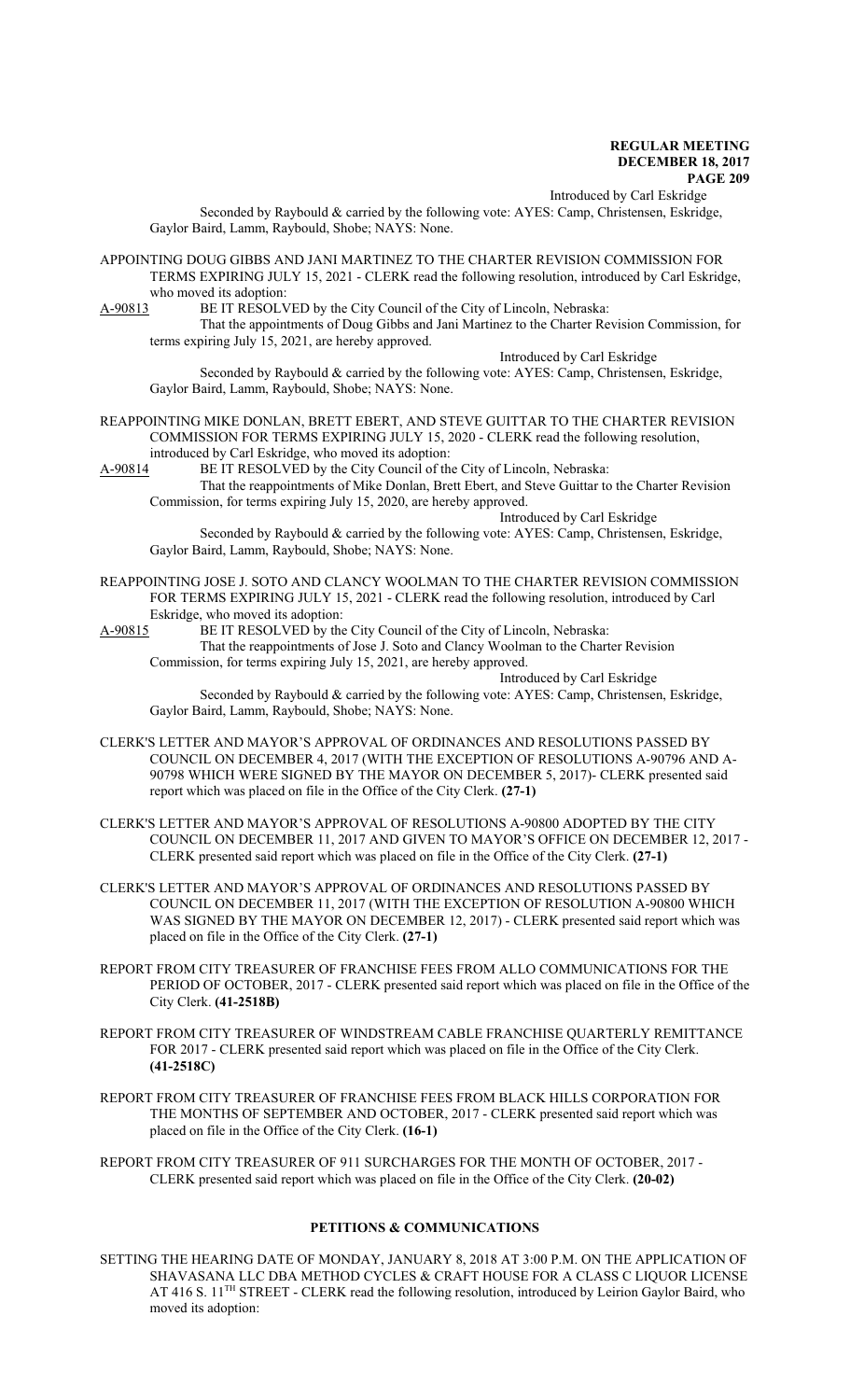A-90816 BE IT RESOLVED by the City Council, of the City of Lincoln, that a hearing date is hereby set for Monday, January 8, 2018, at 3:00 p.m. or as soon thereafter as possible in the City Council Chambers, County-City Building, 555 S. 10th St., Lincoln, NE for the Application of Shavasana LLC dba Method Cycles & Craft House for a Class C Liquor License at 416 S. 11<sup>th</sup> Street.

If the Police Dept. is unable to complete the investigation by said time, a new hearing date will be set.

Introduced by Leirion Gaylor Baird

Seconded by Raybould & carried by the following vote: AYES: Camp, Christensen, Eskridge, Gaylor Baird, Lamm, Raybould, Shobe; NAYS: None.

SETTING THE HEARING DATE OF MONDAY, JANUARY 8, 2018 AT 3:00 P.M. ON THE APPLICATION OF 13 LO ENTERPRISES LLC DBA LUCKIE'S LOUNGE & GRILL FOR A CLASS C LIQUOR LICENSE AT 1101 W. BOND STREET - CLERK read the following resolution, introduced by Leirion Gaylor Baird, who moved its adoption:

A-90817 BE IT RESOLVED by the City Council, of the City of Lincoln, that a hearing date is hereby set for Monday, January 8, 2018, at 3:00 p.m. or as soon thereafter as possible in the City Council Chambers, County-City Building, 555 S. 10th St., Lincoln, NE for the Application of 13 Lo Enterprises LLC dba Luckie's Lounge & Grill for a Class C Liquor License at 1101 W. Bond Street.

If the Police Dept. is unable to complete the investigation by said time, a new hearing date will be

set.

#### Introduced by Leirion Gaylor Baird

Seconded by Raybould & carried by the following vote: AYES: Camp, Christensen, Eskridge, Gaylor Baird, Lamm, Raybould, Shobe; NAYS: None.

SETTING THE HEARING DATE OF MONDAY, JANUARY 8, 2018 AT 3:00 P.M. ON THE MANAGER APPLICATION OF CHRISTOPHER L. COWAN FOR CAREY JOHNSON OIL CO. DBA EZ GO #80 AT 2555 O ST. AND EZ GO #81 AT 8411 WINDMILL DRIVE - CLERK read the following resolution, introduced by Leirion Gaylor Baird, who moved its adoption:

A-90818 BE IT RESOLVED by the City Council, of the City of Lincoln, that a hearing date is hereby set for Monday, January 8, 2018, at 3:00 p.m. or as soon thereafter as possible in the City Council Chambers, County-City Building, 555 S. 10th St., Lincoln, NE for the Manager Application of Christopher L. Cowan for Carey Johnson Oil Co. dba EZ Go #80 at 2555 O St. and EZ Go #81 at 8411 Windmill Drive. If the Police Dept. is unable to complete the investigation by said time, a new hearing date will be

set.

Introduced by Leirion Gaylor Baird Seconded by Raybould & carried by the following vote: AYES: Camp, Christensen, Eskridge, Gaylor Baird, Lamm, Raybould, Shobe; NAYS: None.

- SETTING THE HEARING DATE OF MONDAY, JANUARY 8, 2018 AT 3:00 P.M. ON THE MANAGER APPLICATION OF CHRISTINA MACCRACKEN FOR BLINK RESTAURANTS INC DBA IRONHORSE BAR & EVENT ROOM AT 728 Q STREET - CLERK read the following resolution, introduced by Leirion Gaylor Baird, who moved its adoption:
- A-90819 BE IT RESOLVED by the City Council, of the City of Lincoln, that a hearing date is hereby set for Monday, January 8, 2018, at 3:00 p.m. or as soon thereafter as possible in the City Council Chambers, County-City Building, 555 S. 10th St., Lincoln, NE for the Manager Application of Christina MacCracken for Blink Restaurants Inc dba Ironhorse Bar & Event Room at 728 Q Street.

If the Police Dept. is unable to complete the investigation by said time, a new hearing date will be set.

Introduced by Leirion Gaylor Baird Seconded by Raybould & carried by the following vote: AYES: Camp, Christensen, Eskridge, Gaylor Baird, Lamm, Raybould, Shobe; NAYS: None.

## **THE FOLLOWING WERE REFERRED TO THE PLANNING DEPT.:**

Change of Zone No. 17036 – Requested by Olsson Associates, from AG (Agricultural District) to R 3 (Residential District), on property generally located at S. 33rd Street and Wilderness Hills Boulevard.

# **LIQUOR RESOLUTIONS**

APPLICATION OF OVATIONS FOOD SERVICES, L.P. DBA SPECTRA FOOD SERVICES & HOSPITALITY FOR A CLASS I LIQUOR LICENSE AND A CLASS E ENTERTAINMENT DISTRICT LIQUOR LICENSE AT350 CANOPY STREET, SUITE #120. (12/11/17 - PUBLIC HEARING & ACTION CONT'D 1 WEEK TO 12/18/17) - PRIOR to reading:

RAYBOULD Moved to withdraw the application.

Seconded by Eskridge & carried by the following vote: AYES: Camp, Christensen, Eskridge, Gaylor Baird, Lamm, Raybould, Shobe; NAYS: None.

The resolution, having been **WITHDRAWN**, was assigned the File **#38-4687** & was placed on file in the Office of the City Clerk.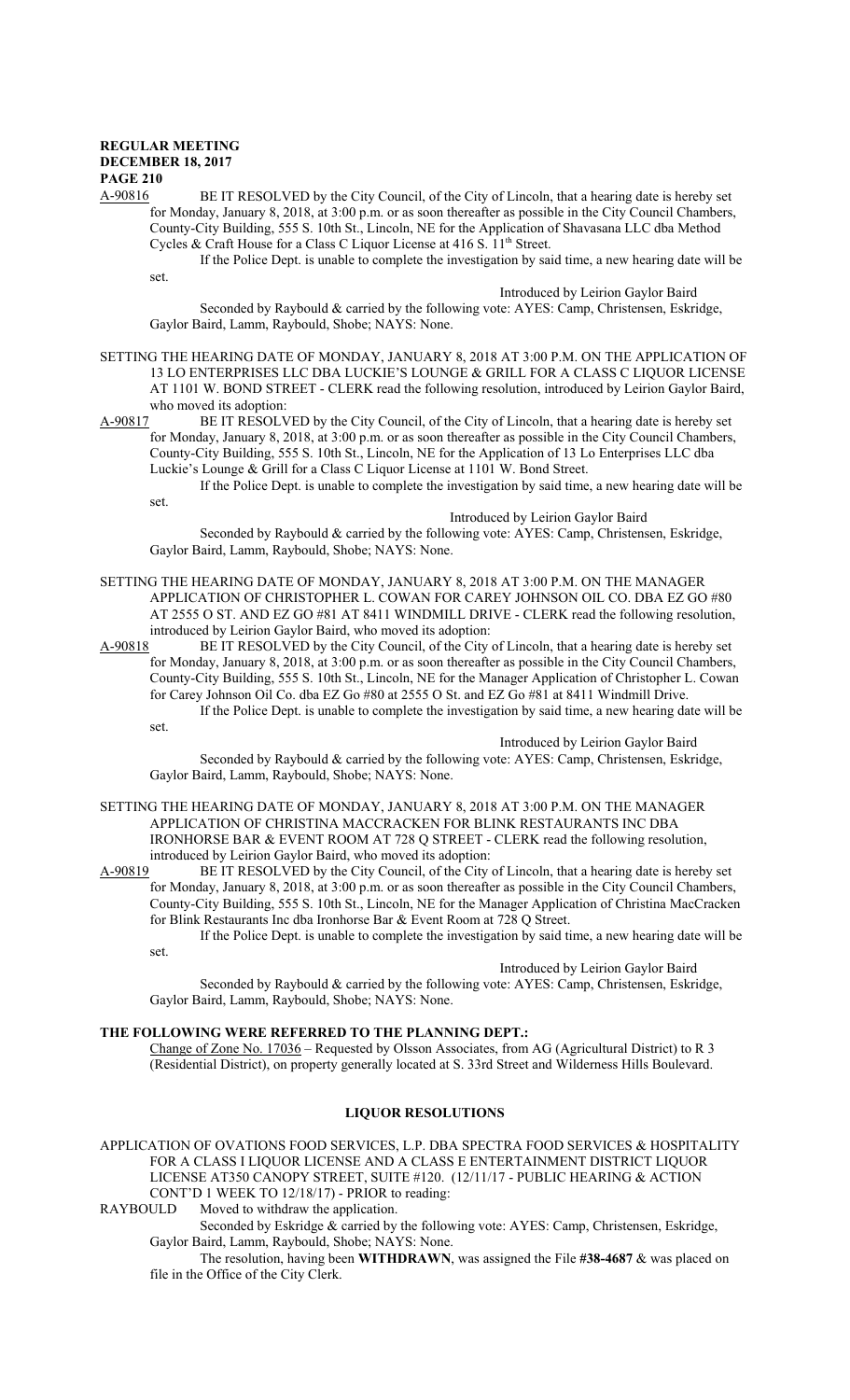MANAGER APPLICATION OF BRIAN T. KRAJEWSKI FOR OVATIONS FOOD SERVICES, L.P. DBA SPECTRA FOOD SERVICES & HOSPITALITY AT 350 CANOPY STREET, SUITE #120. (12/11/17 - PUBLIC HEARING & ACTION CONT'D 1 WEEK TO 12/18/17) - PRIOR to reading:<br>RAYBOULD Moved to withdraw the application.

Moved to withdraw the application.

Seconded by Eskridge & carried by the following vote: AYES: Camp, Christensen, Eskridge, Gaylor Baird, Lamm, Raybould, Shobe; NAYS: None.

The resolution, having been **WITHDRAWN**, was assigned the File **#38-4688** & was placed on file in the Office of the City Clerk.

#### APPLICATION OF FRIENDS FAMILY, LLC DBA HIRO 88/LOCAL/5168 BREWERY FOR CLASS LK AND CLASS CG LIQUOR LICENSES AT 5730 HIDCOTE DRIVE - CLERK read the following resolution, introduced by Jon Camp, who moved its adoption for approval:

A-90820 BE IT RESOLVED by the City Council of the City of Lincoln, Nebraska:

That after hearing duly had as required by law, consideration of the facts of this application, the Nebraska Liquor Control Act, and the pertinent City ordinances, the City Council recommends that the application of Friends Family, LLC dba Hiro 88/Local/5168 Brewery for a Class "CG" and "LK" liquor license at 5730 Hidcote Drive, Lincoln, Nebraska, for the license period ending October 31, 2018, be approved with the condition that:

1. All employees must possess a valid Responsible Beverage Server/Seller Permit as required by Section 5.04.124 of the Lincoln Municipal Code.

2. The premises must comply in every respect with all city and state regulations. The City Clerk is directed to transmit a copy of this resolution to the Nebraska Liquor Control

Commission.

Introduced by Jon Camp

Seconded by Eskridge & carried by the following vote: AYES: Camp, Christensen, Eskridge, Gaylor Baird, Lamm, Raybould, Shobe; NAYS: None.

# MANAGER APPLICATION OF CHADWICK FISHER FOR FRIENDS FAMILY, LLC DBA HIRO 88/LOCAL/5168 BREWERY AT 5730 HIDCOTE DRIVE - CLERK read the following resolution,

introduced by Jon Camp, who moved its adoption for approval:

A-90821 WHEREAS, Friends Family, LLC dba Hiro 88/Local/5168 Brewery located at 5730 Hidcote Drive, Lincoln, Nebraska has been approved for a Retail Class "CG" and "LK" liquor license, and now requests that Chadwick Fisher be named manager;

WHEREAS, Chadwick Fisher appears to be a fit and proper person to manage said business. NOW, THEREFORE, BE IT RESOLVED by the City Council of the City of Lincoln, Nebraska: That after hearing duly had as required by law, consideration of the facts of this application, the Nebraska Liquor Control Act, and the pertinent City ordinances, the City Council recommends that Chadwick Fisher be approved as manager of this business for said licensee.

The City Clerk is directed to transmit a copy of this resolution to the Nebraska Liquor Control Commission.

Introduced by Jon Camp

Seconded by Eskridge & carried by the following vote: AYES: Camp, Christensen, Eskridge, Gaylor Baird, Lamm, Raybould, Shobe; NAYS: None.

# **PUBLIC HEARING - RESOLUTIONS**

APPROVING A MANAGEMENT AGREEMENT BETWEEN THE CITY OF LINCOLN ON BEHALF OF THE PARKS AND RECREATION DEPARTMENT AND SCOTT CARLSON FOR THE MANAGEMENT OF THE HOLMES GOLF CLUBHOUSE FOR A FOUR YEAR PERIOD - CLERK read the following resolution, introduced by Carl Eskridge, who moved its adoption:

A-90822 WHEREAS, the City of Lincoln owns and holds Holmes Golf Course and operates a municipal golf course and clubhouse therein for the benefit of the citizens of the City of Lincoln; and

WHEREAS, the City desires the services of Scott Carlson, a Class "A" PGA Golf Professional, to serve as golf professional and Manager for Holmes Golf Course and Clubhouse.

NOW, THEREFORE, BE IT RESOLVED by the City Council of the City of Lincoln, Nebraska that:

The Management Agreement attached hereto between the City of Lincoln and Scott Carlson for the management of Holmes Golf Course and Clubhouse for a four year period is hereby accepted and approved upon the terms and conditions as set out in the Agreement and the Mayor is authorized to execute said Agreement on behalf of the City.

2. The City Clerk is directed to return one fully executed copy of the Agreement to the Parks & Recreation Department for transmittal to Scott Carlson.

Introduced by Carl Eskridge

Seconded by Raybould & carried by the following vote: AYES: Camp, Christensen, Eskridge, Gaylor Baird, Lamm, Raybould, Shobe; NAYS: None.

APPROVING AN INTERLOCAL COOPERATION AGREEMENT BETWEEN THE CITY OF LINCOLN AND THE LOWER PLATTE SOUTH NATURAL RESOURCES DISTRICT FOR THE PRAIRIE CORRIDOR ON HAINES BRANCH PROJECT. (RELATED ITEMS: 17R-297, 17R-298, 17R-299) - PRIOR to reading: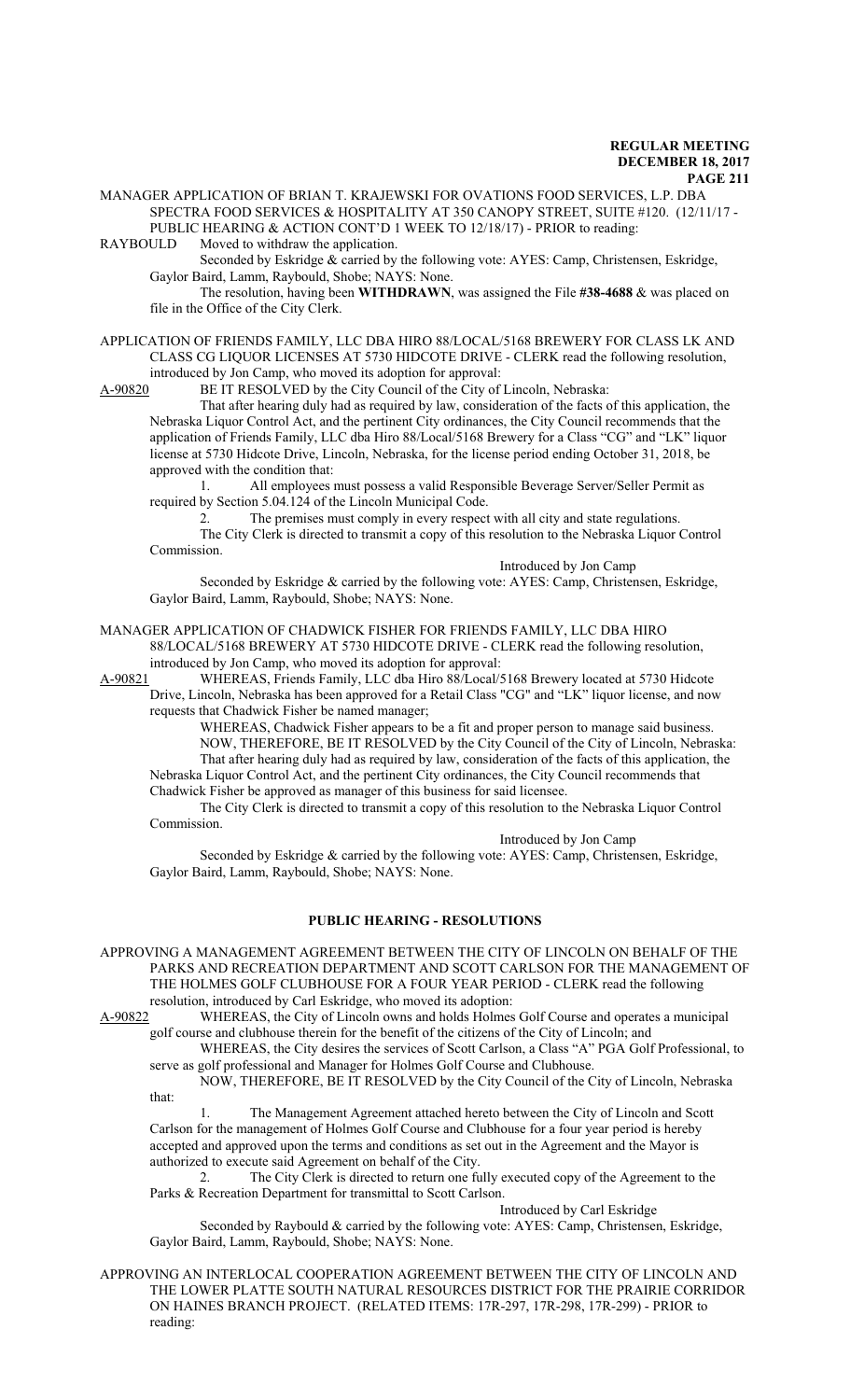#### **REGULAR MEETING DECEMBER 18, 2017**

**PAGE 212**

- 
- RAYBOULD Moved to amend Bill No. 17R-298 by accepting the substitute Attachment "A" attached hereto to replace Attachment "A" previously provided with Bill No. 17R-298 (Interlocal Cooperation Agreement Prairie Corridor on Haines Branch).

Seconded by Eskridge & carried by the following vote: AYES: Camp, Christensen, Eskridge, Gaylor Baird, Lamm, Raybould, Shobe: NAYS: None.

CAMP Moved to delay Public Hearing & Action 3 months.

Seconded by Lamm & **LOST** by the following vote: AYES: Camp, Christensen, Lamm; NAYS: Eskridge, Gaylor Baird, Raybould, Shobe.

LAMM Moved to delay Public Hearing & Action 3 weeks to 1/8/18.

Seconded by Camp & **LOST** by the following vote: AYES: Camp, Christensen, Lamm; NAYS: Eskridge, Gaylor Baird, Raybould, Shobe.

CLERK Read the following resolution, introduced by Carl Eskridge, who moved its adoption as amended: A-90823 BE IT RESOLVED by the City Council of the City of Lincoln, Nebraska:

That the Interlocal Cooperation Agreement between the City of Lincoln and the Lower Platte South Natural Resources District for the Prairie Corridor on Haines Branch Project, a copy of which is attached hereto, marked as Attachment "A" and made a part hereof by reference, is hereby approved, and the Mayor is authorized to execute said Interlocal Cooperation Agreement and any necessary subsequent amendments thereto on behalf of the City.

The City Clerk is directed to return one fully executed copy of said Interlocal Cooperation Agreement to Lynn Johnson, Parks and Recreation Department, for transmittal to the Lower Platte South Natural Resources District.

Introduced by Carl Eskridge

Seconded by Raybould & carried by the following vote: AYES: Christensen, Eskridge, Gaylor Baird, Raybould, Shobe; NAYS: Camp, Lamm.

APPROVING A COOPERATION AGREEMENT BETWEEN THE CITY OF LINCOLN AND THE NATIONAL AUDUBON SOCIETY THROUGH ITS SPRING CREEK PRAIRIE AUDUBON CENTER OFFICE FOR THE PRAIRIE CORR5IDOR ON HAINES BRANCH PROJECT. (RELATED ITEMS: 17R-297, 17R-298, 17R-299) - CLERK read the following resolution, introduced by Carl Eskridge, who moved its adoption:<br>A-90824 I

BE IT RESOLVED by the City Council of the City of Lincoln, Nebraska:

That the attached Cooperation Agreement for Prairie Corridor on Haines Branch between the City of Lincoln and National Audubon Society, Inc. through its Spring Creek Prairie Audubon office for the cooperative implementation of the Prairie Corridor on Haines Branch Project upon the terms and conditions as set forth in said Agreement, is hereby approved and the Mayor is authorized to execute said Agreement and any necessary subsequent amendments thereto on behalf of the City.

The City Clerk is hereby directed to transmit a copy of the executed original Agreement to Lynn Johnson, Parks and Recreation Department, for transmittal to National Audubon Society, Inc. Introduced by Carl Eskridge

Seconded by Raybould & carried by the following vote: AYES: Christensen, Eskridge, Gaylor Baird, Raybould, Shobe; NAYS: Camp, Lamm.

APPROVING THE TRANSFER OF FUNDS TO THE LINCOLN PARKS & RECREATION FOUNDATION FOR THE PRAIRIE CORRIDOR ON HAINES BRANCH ENDOWMENT. (RELATED ITEMS: 17R-297, 17R-298, 17R-299) - PRIOR to reading:

LAMM Moved to delay Public Hearing & Action 90 days.

Seconded by Camp & **LOST** by the following vote: AYES: Camp, Christensen, Lamm; NAYS: Eskridge, Gaylor Baird, Raybould, Shobe.

CLERK Read the following resolution, introduced by Carl Eskridge, who moved its adoption:

A-90825 WHEREAS under the provisions of Section 25 and 25a of Article IX of the Charter of the City of Lincoln and Chapter 3.06 of the Lincoln Municipal Code, the biennial budget for the City of Lincoln was submitted on July 18, 2016 and adopted on August 29, 2016; and

WHEREAS, under the provisions of Section 26 of Article IX and Chapter 3.06 of the Lincoln Municipal Code and Nebraska Revised Statutes § 13-511, a notice and public hearing on the proposed revised budget was held on August 28, 2017, notice thereof having been published in one issue of the Lincoln Journal Star, a newspaper of general circulation in the City, more than five days before such hearing.

NOW THEREFORE, BE IT RESOLVED by the City Council of the City of Lincoln, Nebraska: 1. The Finance Director is hereby authorized to transfer to the Lincoln Parks and Recreation Foundation, pursuant to an agreement with said Foundation, up to the following balances plus accrued interest or other revenue:<br>From: 09001.5988

- Parks Department Administration \$400,000 To: 1317 Lincoln Parks Foundation Prairie Corridor on Haines Branch Endowment
	- \$400,000

2. The Finance Director is hereby authorized to change the schedules and attachments to accurately reflect this Resolution.

Introduced by Carl Eskridge

Seconded by Raybould & carried by the following vote: AYES: Christensen, Eskridge, Gaylor Baird, Raybould, Shobe; NAYS: Camp, Lamm.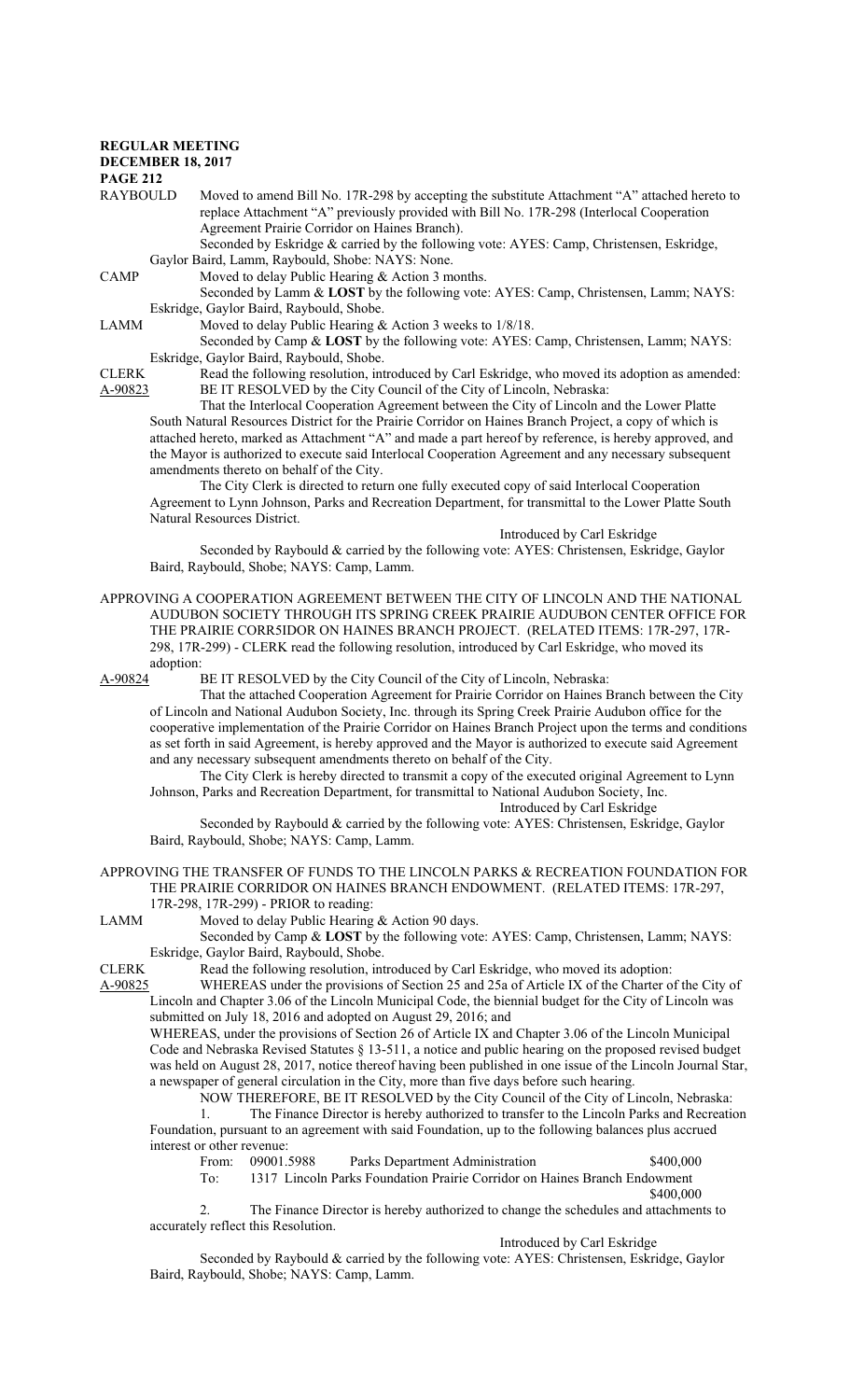APPROVING A RESOLUTION IN SUPPORT OF LINCOLN ENVIRONMENTAL ACTION PLAN (LEAP) AS A MEANS TO ESTABLISH CONSENSUS IN MOVING FORWARD WITH CRITICAL INITIATIVES IN THE AREAS OF ENERGY, LAND USE, TRANSPORTATION, WASTE MANAGEMENT, AND WATER RESOURCES - PRIOR to reading:

CAMP Moved to delay Public Hearing & Action 1 month.

Seconded by Lamm & **LOST** by the following vote: AYES: Camp, Lamm; NAYS: Christensen, Eskridge, Gaylor Baird, Raybould, Shobe.

CLERK Read the following resolution, introduced by Carl Eskridge, who moved its adoption:

A-90826 WHEREAS, the City of Lincoln seeks to support and promote municipal and community-wide

energy conservation and the increased use of renewable energy resources that decrease long-term fuel costs, cut greenhouse gas emissions, improve energy resilience, and save taxpayer dollars; and WHEREAS, the City of Lincoln seeks to preserve and enhance Lincoln's urban tree canopy and

open space and to maximize the value of underutilized property through policies and initiatives supporting infill and urban agriculture; and

WHEREAS, the City of Lincoln seeks to improve Lincoln's transportation system by encouraging energy efficiency, multi modal options, greater access, and continued investment in "Smart City" technology; and

WHEREAS, the City of Lincoln seeks to continue programs and incentives for waste reduction, diversion, and recycling to minimize environmental impacts, preserve landfill space, conserve resources, and create jobs; and

WHEREAS, the City of Lincoln seeks to ensure the quality and resilience of Lincoln's water supply and watershed systems through comprehensive planning, conservation, and funding support; and

WHEREAS, it is crucial that a balanced environmental action plan be implemented to guide the City of Lincoln in systematically addressing environmental challenges and opportunities for the community; and

WHEREAS, the Mayor's Environmental Task Force initiated the development of Lincoln's first formal environmental action plan in 2016 with recommended actions and performance indicators to measure progress that is envisioned in the Lincoln Environmental Action Plan.

NOW, THEREFORE BE IT RESOLVED, that the City of Lincoln will adopt the Lincoln Environmental Action Plan (LEAP) attached hereto and collectively work to fund and implement its key strategies.

Introduced by Carl Eskridge

Seconded by Raybould & carried by the following vote: AYES: Christensen, Eskridge, Gaylor Baird, Raybould, Shobe; NAYS: Camp, Lamm.

# **PUBLIC HEARING ORDINANCES - 2ND READING & RELATED RESOLUTIONS - SEE BELOW**

ACCEPTING AND APPROVING AN AMENDMENT OF LEASE AGREEMENT BETWEEN LINCOLN PARKS AND RECREATION DEPARTMENT AND LINCOLN PARKS AND RECREATION FOUNDATION TO LEASE APPROXIMATELY 272.25 SQUARE FEET OF SPACE AT 3140 N STREET, SUITE 301 FOR THE FOUNDATION'S OFFICE. (REQUEST TO DELAY INTRODUCTION TO 12/11/17) -CLERK read an ordinance, introduced by Carl Eskridge, accepting and approving an Amendment of Lease Agreement between Lincoln Parks and Recreation Department and Lincoln Parks and Recreation Foundation to lease approximately 272.25 square feet of space at 3140 N Street, Suite 301 for the Foundation's office, the second time.

AUTHORIZING THE ISSUANCE OF TAX ALLOCATION BONDS FOR THE HUVEPHARMA REDEVELOPMENT PROJECT - PRIOR to reading:

SHOBE Moved to place Bill No. 17-190 on Pending, no date certain.

Seconded by Eskridge & carried by the following vote: AYES: Camp, Christensen, Eskridge, Gaylor Baird, Lamm, Raybould, Shobe; NAYS: None.

CLERK Read an ordinance, introduced by Carl Eskridge, authorizing and providing for the issuance of **City** 

of Lincoln, Nebraska Tax Allocation Bonds, notes or other obligations, in one or more taxable or taxexempt series, in an aggregate principal amount not to exceed \$500,000.00 for the purpose of (1) paying the costs of acquiring, purchasing, constructing, reconstructing, improving, extending, rehabilitating, installing, equipping, furnishing and completing certain property and improvements within The City's Huvepharma Redevelopment Project Area, and (2) paying the costs of issuance thereof; prescribing the form and certain details of the bonds, notes or other obligations; pledging certain tax revenue and other revenue to the payment of the principal of and interest on the bonds, notes or other obligations as the same become due; limiting payment of the bonds, notes or other obligations to such tax revenues; creating and establishing funds and accounts; delegating, authorizing and directing the Finance Director to exercise his independent discretion and judgment in determining and finalizing certain terms and provisions of the bonds, notes or other obligations not specified herein; taking other actions and making other covenants and agreements in connection with the foregoing; and related matters, the second time.

TEXT AMENDMENT 17017 – AMENDING CHAPTER 27.59 OF THE LINCOLN MUNICIPAL CODE RELATING TO AIRPORT ZONING BY AMENDING SECTION 27.59.070 TO UPDATE THE REFERENCE TO THE DIVISION OF AERONAUTICS OF THE STATE OF NEBRASKA DEPARTMENT OF TRANSPORTATION BASED ON A MERGER OF THE DEPARTMENTS EFFECTIVE JULY 1, 2017; ADOPTING A REVISED LINCOLN AIRPORT ZONING MAP; AND REPEALING SECTION 27.59.070 AS HITHERTO EXISTING - CLERK read an ordinance, introduced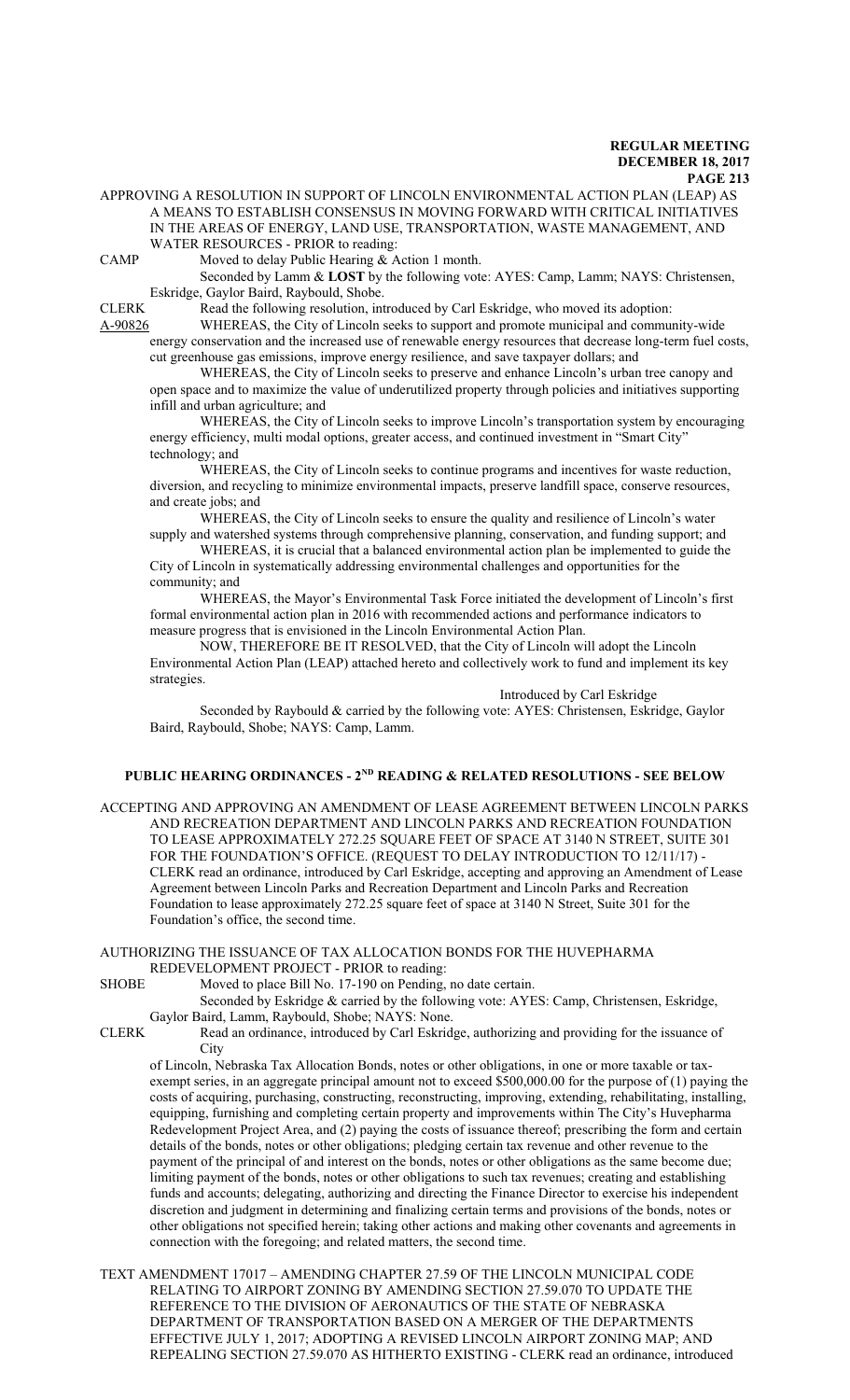by Carl Eskridge, amending Chapter 27.59 of the Lincoln Municipal Code relating to Airport Zoning Regulations by amending Section 27.59.070 to change the reference to the State Department of Aeronautics to the Division of Aeronautics of the State of Nebraska Department of Transportation based on a merger of the departments effective July 1, 2017; adopting a revised Lincoln Airport Zoning Map; and repealing Section 27.59.070 as hitherto existing, the second time.

# **ORDINANCES - 3RD READING & RELATED RESOLUTIONS**

CREATING SEWER DISTRICT NO. 1189 FOR THE PURPOSE OF CONSTRUCTING A SEWER DISTRICT TO SERVE SEVEN PROPERTIES AND ASSESSING THE COSTS THEREOF AGAINST THE BENEFITTED PROPERTIES - CLERK read an ordinance, introduced by Jon Camp, creating Sewer District No. 1189, designating the real estate to be benefitted, providing for assessment of the costs of the improvements constructed therein, providing for the acquisition of easements and additional right-of-way, if necessary, and repealing all ordinances or parts of ordinances in conflict herewith, the third time.

CAMP Moved to pass ordinance as read. Seconded by Eskridge & carried by the following vote: AYES: Camp, Christensen, Eskridge,

Gaylor Baird, Lamm, Raybould, Shobe: NAYS: None.

The ordinance, being numbered **#20610**, is recorded in Ordinance Book 34.

TEXT AMENDMENT 17015 – AMENDING TITLE 27 OF THE LINCOLN MUNICIPAL CODE (THE "ZONING ORDINANCE") BY AMENDING SECTION 27.02.020 TO ADD A DEFINITION FOR ACCESSORY DWELLING; BY AMENDING SECTION 27.02.040 TO ADD A DEFINITION FOR CONDITIONED AREA; BY AMENDING SECTION 27.06.020 TO PROVIDE THAT IN THE R-1 THROUGH R-4 ZONING DISTRICTS, A DETACHED ACCESSORY BUILDING MAY BE USED FOR AN ACCESSORY DWELLING IN CONFORMANCE WITH THE REQUIREMENTS OF SECTION 27.62.040; BY AMENDING SECTION 27.06.070 TO ADD A SINGLE-FAMILY DWELLING AND A DETACHED ACCESSORY DWELLING ON THE SAME PREMISES AS A CONDITIONAL PERMITTED USE IN THE R-1 THROUGH R-4 ZONING DISTRICTS; BY AMENDING SECTION 27.62.040 TO PROVIDE THAT A BUILDING OR PREMISES MAY BE USED FOR A SINGLE-FAMILY DWELLING AND A DETACHED ACCESSARY DWELLING AS A PERMITTED CONDITIONAL USE IN THE R-1 THROUGH R-4 ZONING DISTRICT IN COMPLIANCE WITH THE CONDITIONS OF APPROVAL FOR THAT USE TYPE AND TO PROVIDE CONDITIONS; BY AMENDING SECTIONS 27.67.030, 27.67.040, AND FIGURE 27.67.040 TO INCLUDE GENERAL CONDITIONS AND SPECIAL CONDITION PARKING REQUIREMENTS FOR ACCESSORY DWELLING UNITS; BY AMENDING SECTION 27.72.120 TO PROVIDE THAT ACCESSORY BUILDINGS HOUSING A CONDITIONED AREA SHALL COMPLY WITH THE HEIGHT AND YARD REQUIREMENTS FOR THE MAIN BUILDING PROVIDED THAT SUCH ACCESSORY BUILDING SHALL NOT EXCEED THE HEIGHT OF THE MAIN BUILDING AND THAT THE CUMULATIVE AREA OF ALL ACCESSORY BUILDINGS HOUSING A CONDITIONED AREA (INCLUDING ACCESSORY DWELLINGS) SHALL NOT EXCEED THE ACCESSORY BUILDING MAXIMUM AREA PER SECTION 27.72.120(D); AND REPEALING SECTIONS 27.02.020, 27.02.040, 27.06.020, 27.06.070, 27.62.040, 27.67.030, 27.67.040, FIGURE 27.67.040, AND 27.72.120 AS HITHERTO EXISTING. (RELATED ITEMS 17-189, 17R-285) - CLERK read an ordinance, introduced by Jon Camp, amending Title 27 of the Lincoln Municipal Code (the "Zoning Ordinance") by amending Section 27.02.020 to add a definition for Accessory Dwelling; by amending Section 27.02.040 to add a definition for Conditioned Area; by amending Section 27.06.020 to provide that in the R-1 through R-4 zoning districts a detached accessory building may be used for an accessory dwelling in conformance with the requirements of Section 27.62.040; by amending Section 27.06.070 to add a single-family dwelling and a detached accessory dwelling on the same premises as a conditional permitted use in the R-1 through R-4 zoning districts; by amending Section 27.62.040 to provide that a building or premises may be used for a single-family dwelling and a detached accessary dwelling as a permitted conditional use in the R-1 through R-4 zoning district in compliance with the conditions of approval for that use type; by amending Sections 27.67.030, 27.67.040, and Figure 27.67.040 to include general conditions and special condition parking requirements for accessory dwelling units; by amending Section 27.72.120 to provide that accessory buildings having a conditioned area shall comply with the height and yard requirements for the main building provided that such accessory building shall not exceed the height of the main building; and repealing Sections 27.02.020, 27.02.040, 27.06.020, 27.06.070, 27.62.040, 27.67.030, 27.67.040, Figure 27.67.040, and 27.72.120 as hitherto existing, the third time.

CAMP Moved to pass ordinance as read.

Seconded by Eskridge & carried by the following vote: AYES: Camp, Christensen, Eskridge, Gaylor Baird, Lamm, Raybould, Shobe: NAYS: None.

The ordinance, being numbered **#20611**, is recorded in Ordinance Book 34.

TEXT AMENDMENT 17015 – AMENDING TITLE 3 DESIGN STANDARDS FOR ZONING REGULATIONS BY ADDING A NEW CHAPTER 3.115 ACCESSORY DWELLING DESIGN STANDARDS TO ESTABLISH THE GENERAL REQUIREMENTS FOR ACCESSORY DWELLING UNITS; AMENDING TITLE 1 GENERAL PROVISIONS BY AMENDING SECTION 2.5 OF CHAPTER 1.00 REQUEST FOR WAIVER, PROCEDURE TO INCLUDE ACCESSORY DWELLING DESIGN STANDARDS AS PROVIDED FOR IN CHAPTER 3.115 OF THE CITY OF LINCOLN DESIGN STANDARDS; REPEALING SECTION 2.5 OF CHAPTER 1.00 AS HITHERTO EXISTING; AMENDING TITLE 3 DESIGN STANDARDS FOR ZONING REGULATIONS BY AMENDING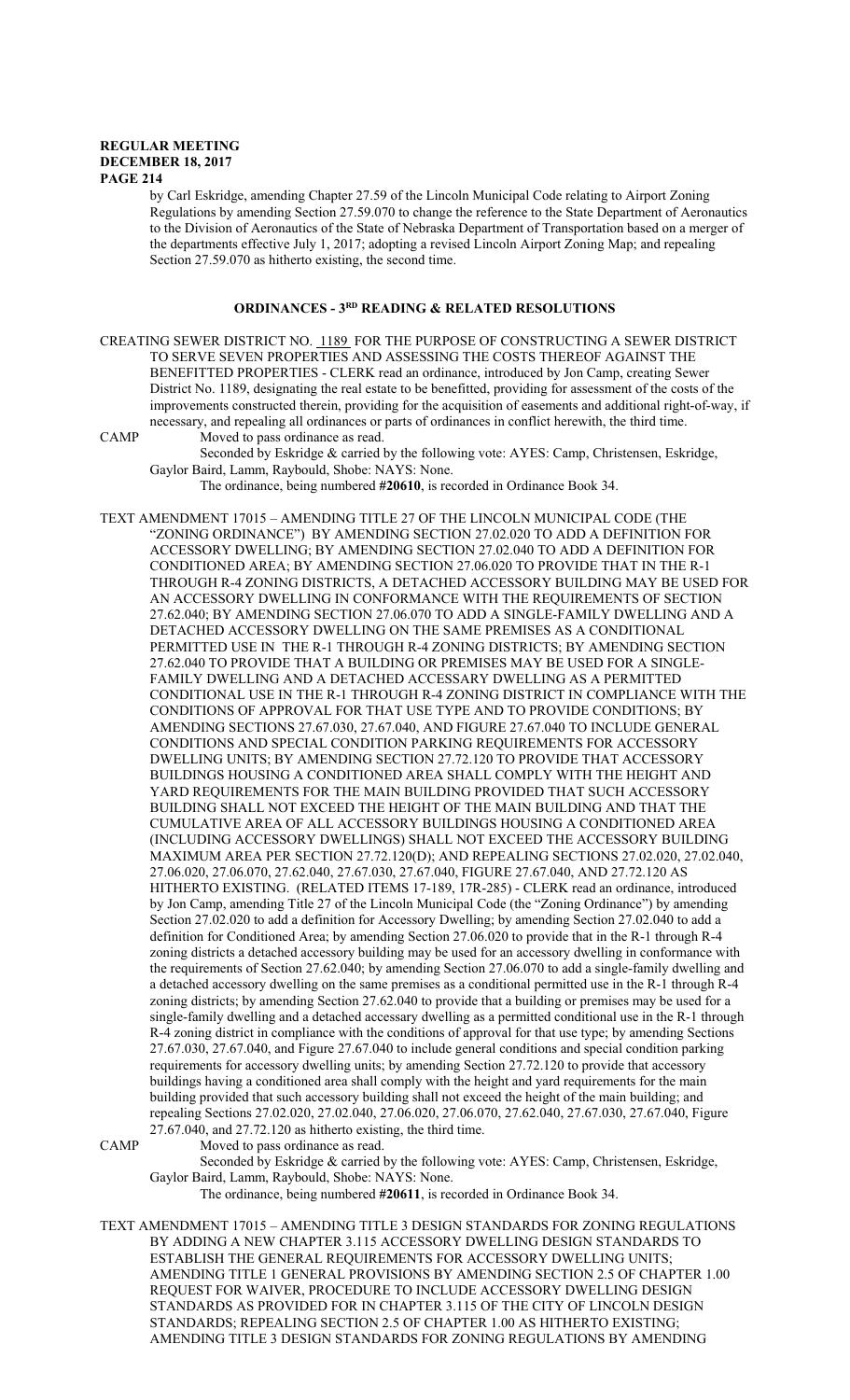SECTION 2 OF CHAPTER 3.75 NEIGHBORHOOD DESIGN STANDARDS TO ESTABLISH THAT CONSTRUCTION OF DETACHED ACCESSORY DWELLINGS DOES NOT REQUIRE REVIEW UNDER THESE DESIGN STANDARDS, BUT SHALL FOLLOW THE DESIGN STANDARDS FOR ACCESSORY DWELLINGS IN CHAPTER 3.115 OF THE CITY OF LINCOLN DESIGN STANDARDS; AND REPEALING SECTION 2 OF CHAPTER 3.75 AS HITHERTO EXISTING. (RELATED ITEMS 17-189, 17R-285) (ACTION DATE: 12/18/17) - CLERK read the following resolution, introduced by Jon Camp, who moved its adoption:

A-90827 WHEREAS, the City of Lincoln has previously adopted the City of Lincoln Design Standards consisting of four titles (Title 1. General Provisions, Title 2. Design Standards for Subdivision Regulations, Title 3. Design Standards for Zoning Regulations, and Title 4. Miscellaneous Design Standards) and Appendix A – Sight Distance which are maintained in pdf format on the Planning Departments website under Development Review; and

WHEREAS, Title 27 of the Lincoln Municipal Code was amended to include definitions and conditions for Accessory Dwelling Units and, therefore, the Planning Director has proposed to amend Title 3 Design Standards for Zoning Regulations by adding a new Chapter 3.115 Accessory Dwelling Design Standards to establish the general requirements for Accessory Dwelling Units.

WHEREAS, the Planning Director has proposed to amend Title 1 General Provisions by amending Section 2.5 of Chapter 1.00 Request for Waiver, Procedure to include Accessory Dwelling Design Standards as provided for in Chapter 3.115 of the City of Lincoln Design Standards; and repealing Section 2.5 of Chapter 1.00 as hitherto existing.

WHEREAS, the Planning Director has proposed to amend Title 3 Design Standards for Zoning Regulations by amending Section 2 of Chapter 3.75 Neighborhood Design Standards to establish that construction of detached accessory dwellings does not require review under these design standards, but shall follow the design standards for accessory dwellings in Chapter 3.115 of the City of Lincoln Design Standards; and repealing Section 2 of Chapter 3.75 as hitherto existing.

NOW, THEREFORE, BE IT RESOLVED by the City Council of the City of Lincoln, Nebraska: 1. That Title 3 Design Standards for Zoning Regulations be and the same is hereby amended to add a new Chapter 3.115 Accessory Dwelling Design Standards as shown on Attachment "A" which is attached hereto and incorporated herein by this reference.

2. That Section 2.5 of Chapter 1.00 Request for Waiver, Procedure be and the same is hereby amended as shown on Attachment "B" which is attached hereto and incorporated herein by this reference.

3. That Section 2 of Chapter 3.75 Neighborhood Design Standards be and the same is hereby amended as shown on Attachment "C" which is attached hereto and incorporated herein by this reference.

4. That Section 2.5 of Chapter 1.00 and Section 2 of Chapter 3.75 of the City of Lincoln Design Standards are repealed as hitherto existing.

Introduced by Jon Camp

Seconded by Eskridge & carried by the following vote: AYES: Camp, Christensen, Eskridge, Gaylor Baird, Lamm, Raybould, Shobe; NAYS: None.

# **RESOLUTIONS - 1ST READING**

APPROVING APPROPRIATIONS IN THE AMOUNT OF \$195,499.00 FROM THE OPERATION OF KENO LOTTERY FUNDS FOR VARIOUS HUMAN SERVICES (ROUND 42). *(CONSENT)*

APPOINTING KILE JOHNSON TO THE NEBRASKA CAPITOL ENVIRONS COMMISSION FOR A TERM EXPIRING JANUARY 9, 2021. *(CONSENT)*

APPROVING A CONTRACT BETWEEN THE CITY OF LINCOLN AND CONTINUUM EMPLOYEE ASSISTANCE TRAINING CONSULTING FOR EMPLOYEE ASSISTANCE PROGRAM SERVICES FOR A THREE-YEAR PERIOD FROM JANUARY 1, 2018 THROUGH DECEMBER 31, 2020.

SPECIAL PERMIT 1219N – APPLICATION OF BRYAN MEDICAL CENTER FOR AUTHORITY TO AMEND SPECIAL PERMIT NO. 1219M TO ALLOW BRYAN MEDICAL CENTER EAST CAMPUS TO CONSTRUCT WALL SIGNAGE LARGER THAN 50 SQUARE FEET AND AMEND THEIR CAMPUS SIGNAGE PLAN, ON PROPERTY GENERALLY LOCATED AT 48TH AND A STREETS.

PRE-EXISTING USE PERMIT 3AH – APPLICATION OF CAMPBELL, LLC TO AMEND THE BOUNDARY OF THE GATEWAY MALL USE PERMIT BY ADDING PROPERTY AND AUTHORITY TO CONSTRUCT A TOTAL OF 300 DWELLING UNITS AND 70,000 SQUARE FEET OF COMMERCIAL SPACE OR SOME COMBINATION OF BOTH, INCLUDING WAIVERS TO INCREASE THE MAXIMUM BUILDING HEIGHT FROM 40 FEET TO 55 FEET AND TO REDUCE RESIDENTIAL PARKING REQUIREMENTS FROM 2 TO 1.4 STALLS PER DWELLING UNIT, ON PROPERTY GENERALLY LOCATED AT 6400 Q STREET.

USE PERMIT 140F – APPLICATION OF MENARD, INC. TO REDUCE THE PARKING REQUIREMENT FOR A HOME IMPROVEMENT STORE TO ONE SPACE PER 500 SQUARE FEET OF FLOOR AREA, ON PROPERTY GENERALLY LOCATED AT 8900 ANDERMATT DRIVE.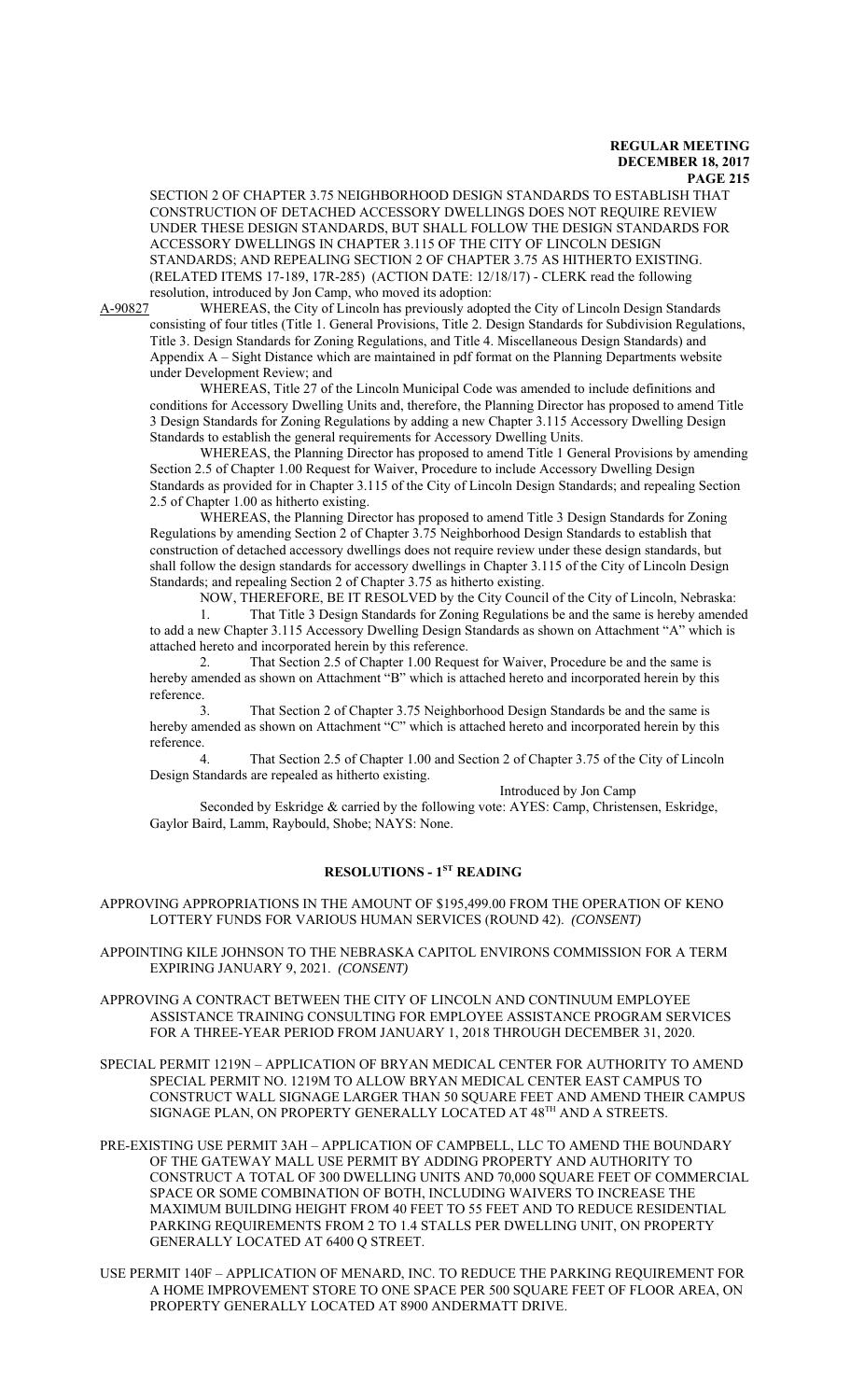# **ORDINANCES - 1ST READING & RELATED RESOLUTIONS (AS REQUIRED)**

- TEXT AMENDMENT 17020 AMENDING TITLE 27 OF THE LINCOLN MUNICIPAL CODE (THE "ZONING ORDINANCE") BY AMENDING SECTION 27.69.260 TO REVISE THE SIGN PROVISIONS FOR NONRESIDENTIAL HEALTH CARE FACILITIES AND POST SECONDARY SCHOOLS AND REPEALING SECTION 27.69.260 AS HITHERTO EXISTING - CLERK read an ordinance, introduced by Leirion Gaylor Baird, amending Title 27 of the Lincoln Municipal Code (the "Zoning Ordinance") by amending Section 27.69.260 to revise the sign provisions for Nonresidential Health Care Facilities and Post Secondary Schools and repealing Section 27.69.260 as hitherto exiting, the first time.
- ANNEXATION 17023 AMENDING THE LINCOLN CORPORATE LIMITS MAP BY ANNEXING APPROXIMATELY 21.16 ACRES OF PROPERTY GENERALLY LOCATED AT NORTHWEST 48TH AND WEST HOLDREGE STREETS. (RELATED ITEMS: 17-193, 17-194) - CLERK read an ordinance, introduced by Leirion Gaylor Baird, annexing and including the below described land as part of the City of Lincoln, Nebraska and amending the Corporate Limits Map attached to and made a part of Ordinance No. 18208, to reflect the extension of the corporate limits boundary of the City of Lincoln, Nebraska established and shown thereon, the first time.
- CHANGE OF ZONE 07063B APPLICATION OF RINGNECK DEVELOPMENT, LLC, TO AMEND THE I-80 WEST LINCOLN BUSINESS CENTER PLANNED UNIT DEVELOPMENT FOR A CHANGE OF ZONE FROM AG AGRICULTURAL DISTRICT TO R-3 RESIDENTIAL DISTRICT PUD AND H-3 HIGHWAY COMMERCIAL DISTRICT PUD; FOR PLANNED UNIT DEVELOPMENT DESIGNATION OF SAID PROPERTY; AND FOR A DEVELOPMENT PLAN WHICH PROPOSES MODIFICATIONS TO THE ZONING ORDINANCE AND LAND SUBDIVISION ORDINANCE TO ALLOW FOR A MIX OF COMMERCIAL AND RESIDENTIAL USES, ON PROPERTY GENERALLY LOCATED AT NORTHWEST 48<sup>TH</sup> AND WEST HLDREGE STREETS. (RELATED ITEMS: 17-193, 17-194) - CLERK read an ordinance, introduced by Leirion Gaylor Baird, amending the Lincoln Zoning District Maps attached to and made a part of Title 27 of the Lincoln Municipal Code, as provided by Section 27.05.020 of the Lincoln Municipal Code, by changing the boundaries of the districts established and shown thereon, the first time.
- CHANGE OF ZONE 17033 APPLICATION OF M.W.H. LEASING, LLC FOR A CHANGE OF ZONE FROM AG AGRICULTURAL DISTRICT TO I-1 INDUSTRIAL DISTRICT ON PROPERTY GENERALLY LOCATED AT SOUTH 21<sup>ST</sup> STREET AND SALTILLO ROAD - CLERK read an ordinance, introduced by Leirion Gaylor Baird, amending the Lincoln Zoning District Maps adopted by reference and made a part of Title 27 of the Lincoln Municipal Code, pursuant to Section 27.05.020 of the Lincoln Municipal Code, by changing the boundaries of the districts established and shown thereon, the first time.
- TEXT AMENDMENT 17019 AMENDING TITLE 27 OF THE LINCOLN MUNICIPAL CODE (THE "ZONING ORDINANCE") BY AMENDING SECTION 27.02.240 TO REVISE THE DEFINITION FOR WAREHOUSE BY INCLUDING WHOLESALE AND DISTRIBUTION CENTERS IN SAID DEFINITION; BY AMENDING THE MANUFACTURING, PROCESSING, STORAGE AND DISTRIBUTION USE GROUP DESCRIBED IN SECTION 27.06.180 TO ALLOW WAREHOUSES AS A CONDITIONAL USE IN THE H-3 AND H-4 ZONING DISTRICTS AND TO STRIKE THE WHOLESALE AND DISTRIBUTION CENTERS AS A USE; BY AMENDING SECTION 27.62.150 RELATING TO MANUFACTURING, PROCESSING, STORAGE AND DISTRIBUTION USE GROUP TO DESCRIBE THE CONDITIONS REQUIRED FOR WAREHOUSES LOCATED IN THE H-3 AND H-4 ZONING DISTRICTS; BY REPEALING PARAGRAPH (4) OF SECTION 27.63.470 RELATING TO WHOLESALE AND DISTRIBUTION CENTERS; AND REPEALING SECTIONS 27.02.240, 27.06.180, 27.62.150, AND 27.63.470 AS HITHERTO EXISTING - CLERK read an ordinance, introduced by Leirion Gaylor Baird, amending Title 27 of the Lincoln Municipal Code (the "Zoning Ordinance") by amending Section 27.02.240 to revise the definition for Warehouse by including wholesale and distribution centers in said definition; by amending the Manufacturing, Processing, Storage and Distribution Use Group described in Section 27.06.180 to allow warehouses as a conditional use in the H3 and H4 zoning districts and to strike the Wholesale and Distribution Centers as a use; by amending Section 27.62.150 relating to Manufacturing, Processing, Storage and Distribution Use Group to describe the conditions required for warehouses located in the H3 and H4 zoning districts; by repealing paragraph (4) of Section 27.63.470 relating to wholesale and distribution centers; and repealing Sections 27.02.240, 27.06.180, 27.62.150, and 27.63.470 as hitherto existing, the first time.
- ANNEXATION 17022 AMENDING THE LINCOLN CORPORATE LIMITS MAP BY ANNEXING APPROXIMATELY 11 ACRES OF PROPERTY GENERALLY LOCATED AT SOUTH  $84^{\mathrm{TH}}$  STREET AND AUGUSTA DRIVE. (RELATED ITEMS: 17-197, 17-198) - CLERK read an ordinance, introduced by Leirion Gaylor Baird, annexing and including the below described land as pat of the City of Lincoln, Nebraska and amending the Corporate Limits Map attached to and made a part of Ordinance No. 18208, to reflect the extension of the corporate limits boundary of the City of Lincoln, Nebraska established and shown thereon, the first time.